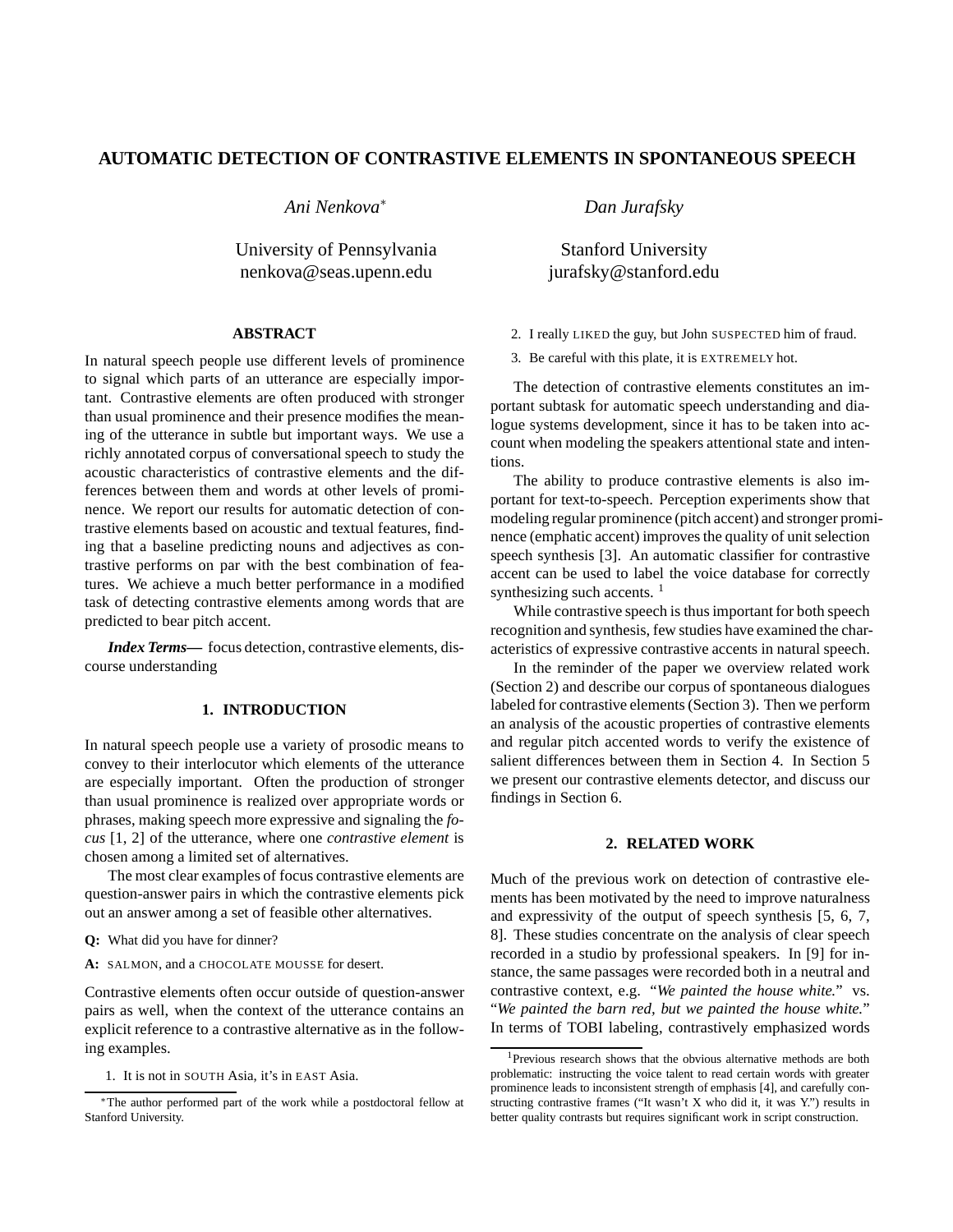were found to consistently have intermediate prosodic phrase boundaries on each side of the word. The words were marked with a high pitch accent  $H^*$  and a low phrase accents L-. In a more recent study [10], an emphasis detector based on acoustic features was trained on the specially recorded emphatic corpus and used to label the main part of the synthesis database. For these recordings done in a controlled environment by professional speakers, the acoustic features lead to very good detector performance with f-measure of 0.8.

Numerous previous studies have also discussed the importance of focus detection for speech understanding. Some detection systems, for example, have been built for specific applications, such as child computer-based tutoring, in which the detection of the novel part of an utterance and of syntactically parallel contrastive elements was necessary for dialog understanding [11]. In other studies, fundamental frequency, phrase boundaries and sentence mode have been shown to be helpful for focus detection [12], as well as overall intensity and spectral tilt (for emphasis detector in Swedish) [13].

In a scenario closest to ours [14], Switchboard annotations were used to study within a solid theoretic framework how prominence and information structure align and to predict contrastive elements using features such as information status, syntactic category and manually labeled three wayprominence level (non-accented, non-nuclear pitch accent and nuclear pitch accent).

### **3. DATA AND FEATURES**

For our study we used 12 Switchboard conversation that have been annotated for contrastive elements following the labeling framework outlined in [15]. This annotation scheme is based both on perceptual cues with annotators listening to the audio and on semantic theories of focus where direct contrast due to syntactic parallelism has been extended to incorporate a larger class of contrastive elements that pick out one of a set of possible alternatives. Elements not falling into any of the categories of contrastive elements are marked as *background*, or non-contrastive. Different subclasses of contrastive elements include answer (the phrase is an answer to a question), subset (entities that have a common supertype), contrastive (directly compared with an alternative in the utterance context), adverbial (word made contrastive by the use of a focusinducing word such as "just" or "also"). In our study the different subclasses were not distinguished and were grouped together to form the class of contrastive elements.

Some parts of the conversations containing disfluent or highly ungrammatical utterances were not annotated and are excluded from our analysis. The final corpus contained 7,785 annotated words in total, 2,150 of which were marked as contrastive elements.

In addition the corpus has been manually annotated on the word level for the presence or absence of pitch accent.

Below are some examples from the corpus from a conversation about options for child care. Words in capital letters were produced as prominent by the speaker, and marked as bearing a pitch accent.

- 1. /my EXPERIENCE/ $_{contrastive}$  is JUST with what  $WE_{adverbial}$ did and so they DIDN'T really go through the /CHILD care ROUTE/contrastive.
- 2. i have a /philosophical PROBLEM/ $_{other}$  with THAT.
- 3. ... and DROP a /TWO year OLD/<sub>subset</sub> OFF in a HOMEcontrastive where you KNEW there were going to be /FOUR other KIDS/subset.
- 4. (How much does a nanny cost?) i THINK it's about /SIXTY DOLLARS a WEEK for TWO children/answer .
- 5. you<sub>contrastive</sub> TAKE this subject much more PERSONALLY<sub>other</sub> than I<sub>contrastive</sub> do.

The features we considered for the detection of contrastive elements included both acoustic and non-acoustic features. Fundamental frequency (f0) and energy features were extracted automatically for each word using Praat, and normalized by speaker.

- **F0** Minimum (pmin), maximum (pmax), range (pmax pmin), average (pavr).
- **Energy** Minimum (emin), maximum (emax), range (emax emin), average (eavr) .
- **Duration** Word duration extracted from the Mississippi State University Switchboard transcripts, not normalized.
- **Pause** Length of pause after the word, based on the start and end time of words in the transcripts; not normalized.
- **Part-of-speech** Six broad part of speech classes were considered: adjectives, adverbs, function words (prepositions and determiners), nouns, pronouns, verbs. Gold standard manual annotations were used.
- **Accent ratio** This is a lexicalized feature that proved to be useful for pitch accent prediction [16, 17]. It takes values between 0 and 1 and is based on an accent ratio dictionary containing words that appeared in a larger corpus as either accented or non-accented significantly more often than chance. The value of the accent ratio feature is the probability of the word being accented if the word is in this pre-built dictionary and 0.5 otherwise.

Before turning to the task of detection of contrastive elements and non-contrastive elements, we first present a descriptive analysis and comparison between the contrastive, pitch accented and non-prominent words.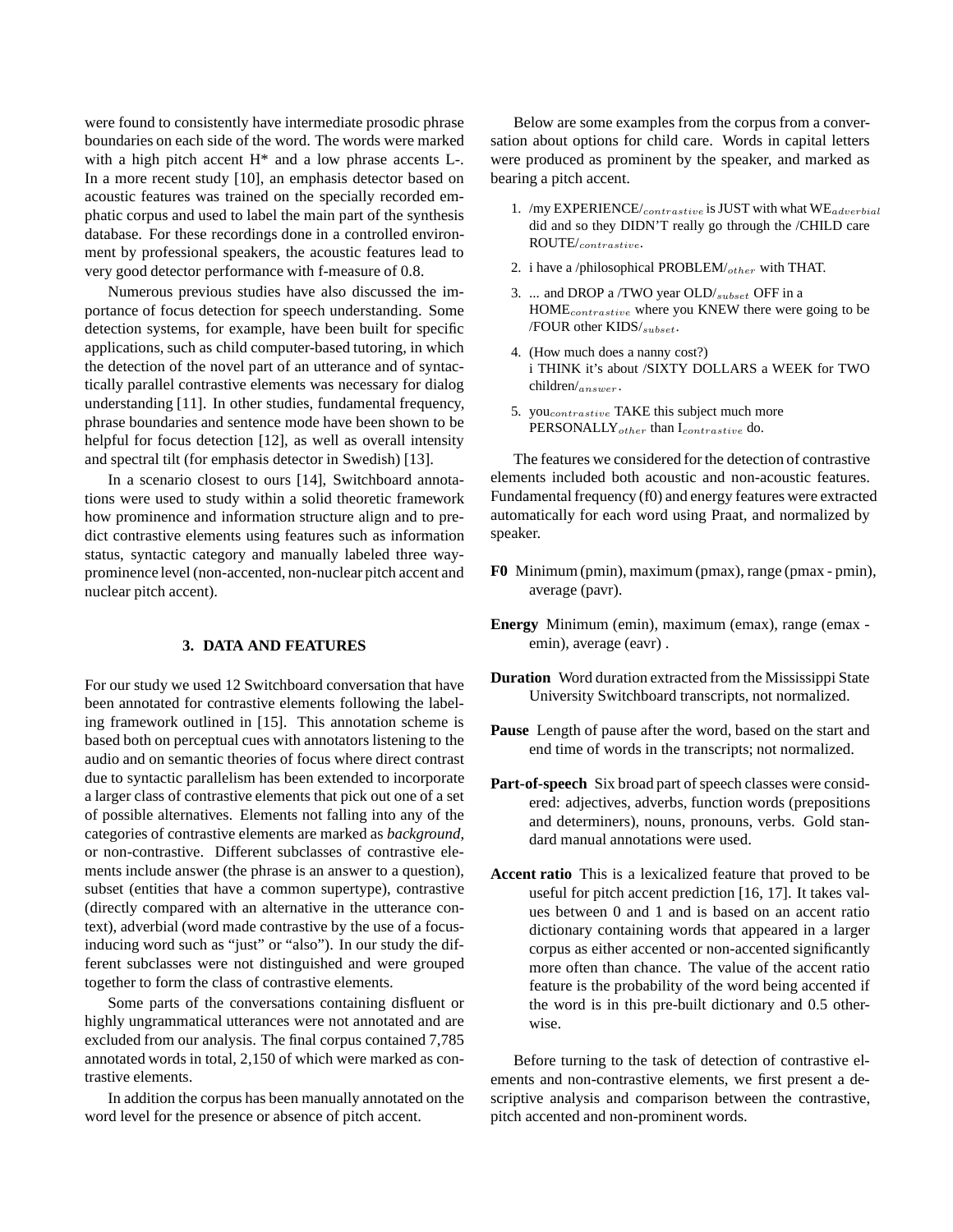|              |      | contrastive non contrastive |
|--------------|------|-----------------------------|
| accented     | 1778 | 2320                        |
| non accented | 372  | 3315                        |

**Table 1**. Corpus distribution across accented and contrastive categories. The two are highly correlated, with contrastive elements predominantly bearing accent.

## **4. CONTRASTIVE ELEMENTS AND PITCH ACCENT**

As a first step in our stud we first need to verify that contrastive elements in our corpus are acoustically different from regular pitch accent prominence. Since the corpus annotation guidelines combine in the definition of contrastive elements both semantic considerations and perceptual evidence, it is also important to confirm that there are salient difference between the classes of contrastive and pitch accented words.

### **4.1. Are most contrastive elements accented?**

Under our working hypothesis that contrastive elements are more emphatic than other elements of the sentences, it is desirable that most contrastive elements are also accented. An additional requirement is that the contrastive element class is not equivalent to the class of pitch accented words, since the latter problem has already been extensively studied with very good results [18, 19, 20, 21, 22, 17]. The Switchboard data and annotations support both requirements.

Table 1 shows the distribution of words between the accented (bearing pitch accent) and contrastive categories. As expected, pitch accent and contrastive status are highly correlated and, specifically, there is a highly significant tendency for contrastive words to be accented—83%. Most of the remaining 17% of contrastive words that are not accented are part of the longer noun phrase that carries the contrast, like the unaccented "care" or "philosophical" in "CHILD care ROUTE" and "philosophical PROBLEM" in the corpus examples above.

At the same time, pitch accent is not that predictive of contrast status, with only 43% of all the accented tokens also being contrastive. This distribution indicates that contrastive elements form a special class of pitch accented items and that the two classes are not essentially the same. The task of detection of contrastive elements in conversation is clearly wellspecified and different from the pitch accent prediction task.

### **4.2. Acoustic differences between contrastive, accented and non-prominent elements**

As attested by Table 1, contrastive words do not coincide with the class of pitch accented words, even though contrastive words do tend to be predominantly accented. We now turn to examine the specific acoustic differences between contrastive words and words that bear pitch accent.

Table 2 shows the average values for the acoustic measurements related to pitch, intensity, duration and pause length. In addition, the last two columns in the table show the values for acoustic features for contrastive words that bear pitch accent versus words that bear a pitch accent but are not contrastive. This difference corresponds to the difference between regular pitch accent and the potentially more emphatic contrastive accent. As the table shows, there are salient difference between the two, and some of the differences in acoustic features are significant.

Table 3 gives the p-values (from a two-sided t-test) for difference in three comparisons: *(i)* no accent vs. pitch accent; *(ii)* pitch accent vs. contrast; *(iii)* contrast vs. no contrast; *(iv)* accent+contrast vs accent-contrast

As expected, the acoustic differences in comparison *(i)* between words bearing pitch accent and those that don't are all highly significant (first column in Table 3). Similarly, in comparison *(iii)*, contrastive and non-contrastive elements acoustically behave quite differently.

In comparison *(ii)* between pitch accent and contrast, the most salient significant difference is that of duration, with contrastive elements on average having longer duration than words bearing plain pitch accent. f0 minimum is also significantly different between contrastive and accented items, with, interestingly, average f0 higher for accented, not for contrastive, words.

Finally, we turn to the comparison between items that are both accented and contrastive and those that are accented but not contrastive (*(iv)*). It shows again that the contrastive distinction bears salient information beyond plain accenting. All three measures for f0 and energy—minimum, maximum, and range—are highly significantly different. In the conversational setting, speakers not only make contrastive elements prominent, but also use different acoustic realizations compared to those use to mark importance using pitch accent.

#### **5. DETECTING CONTRASTIVE ELEMENTS**

For our contrastive element detector we used the multinomial logistic regression model with a ridge estimator based on [23] in the WEKA toolkit [24]. The categorical part of speech feature was converted to six binary features, one for each broad part of speech class.

Table 4 shows the performance of the detector from 10 fold cross-validation using different features. The majority class (non contrastive) baseline gives 72.38% accuracy. Part of speech and accent ratio are the only features that used in isolation lead to improved accuracy over the baseline. The accent ratio feature and all acoustic features in combination have really low recall, leading to poor overall accuracy.

Surprisingly, using the six part of speech features leads to very good accuracy of 76.42%, and balanced and reasonable precision and recall. The detector based solely on part of speech features predicts that all nouns and adjectives are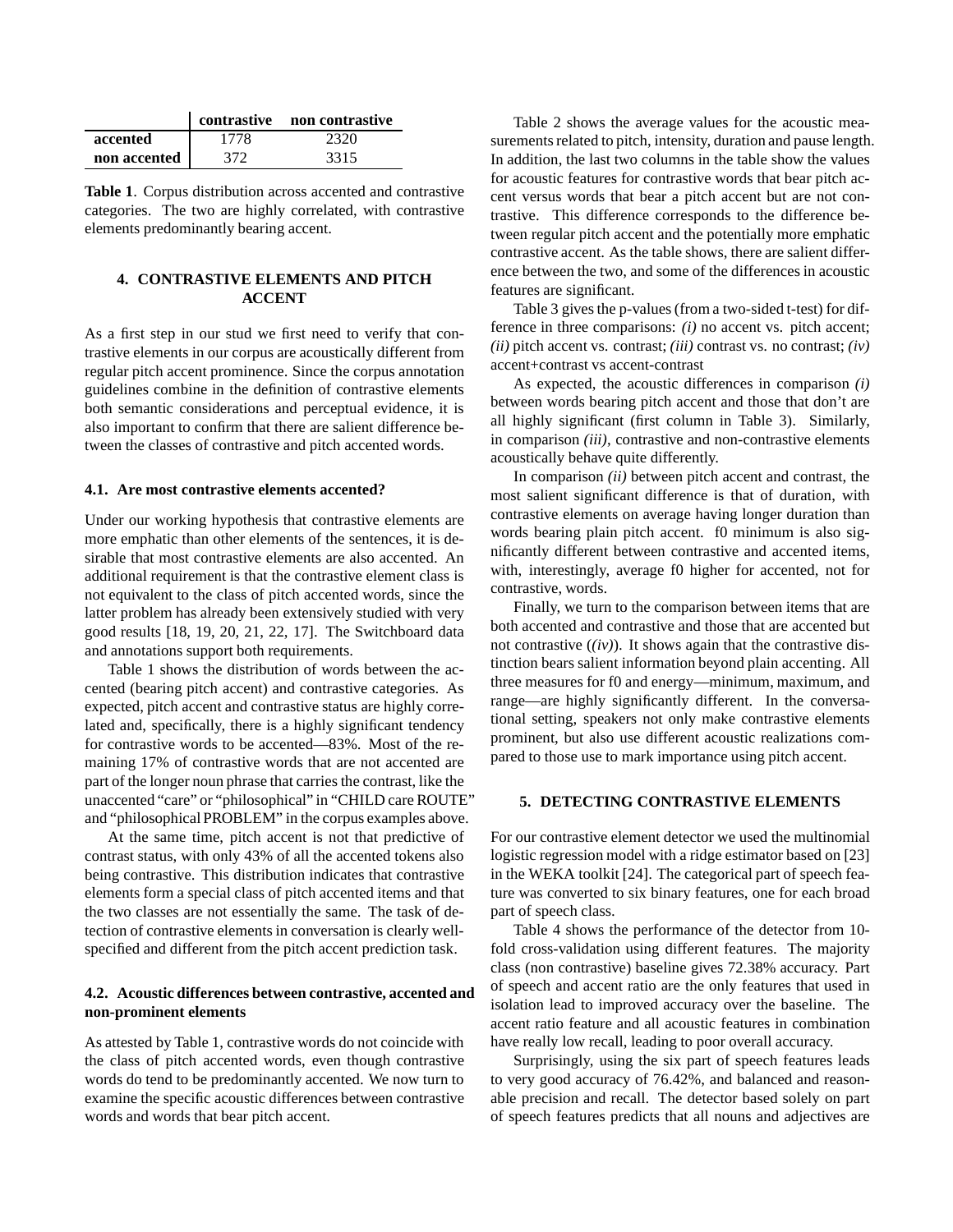|          | no accent | pitch accent | no contrast | contrast  | accent-contrast | accent+contrast |
|----------|-----------|--------------|-------------|-----------|-----------------|-----------------|
| pmin     | $-0.1073$ | $-0.1158$    | $-0.1055$   | $-0.1282$ | $-0.1057$       | $-0.1290$       |
| pmax     | 0.0987    | 0.1612       | 0.1167      | 0.1709    | 0.1448          | 0.1827          |
| prange   | 0.2061    | 0.2771       | 0.2222      | 0.2991    | 0.2505          | 0.3118          |
| pavr     | $-0.0063$ | 0.01512      | 0.0035      | 0.0085    | 0.0166          | 0.0131          |
| emin     | $-0.0536$ | $-0.1262$    | $-0.0736$   | $-0.1395$ | $-0.1093$       | $-0.1483$       |
| emax     | 0.4186    | 0.4880       | 0.4410      | 0.4922    | 0.4777          | 0.5015          |
| erange   | 0.4722    | 0.6143       | 0.5147      | 0.6318    | 0.5871          | 0.6498          |
| eavr     | 0.2348    | 0.2580       | 0.2447      | 0.2532    | 0.2584          | 0.2575          |
| duration | 0.1911    | 0.3495       | 0.2312      | 0.3879    | 0.3016          | 0.4119          |
| pause    | 0.0306    | 0.0914       | 0.0502      | 0.0950    | 0.0822          | 0.1036          |

**Table 2**. Acoustic characteristics of contrastive, non-contrastive, accented and non-accented elements. Differences for all acoustic measures are significant between accented and non-accented elements, while the significant differences between contrastive and accented are only for minimum and range for f0 and energy.

|          | no accent vs. pitch accent |             | pitch accent vs contrast no contrast vs. contrast | accent+contrast vs. accent-contrast |
|----------|----------------------------|-------------|---------------------------------------------------|-------------------------------------|
| pmin     | 0.009746                   | 0.001872    | 1.649e-09                                         | 7.375e-07                           |
| pmax     | $< 2.2e-16$                | NS.         | 5.148e-10                                         | 0.0002094                           |
| prange   | $< 2.2e-16$                | 0.02409     | $< 2.2e-16$                                       | 1.341e-08                           |
| pavr     | $1.060e-15$                | $0.02075*$  | NS.                                               | NS                                  |
| emin     | $< 2.2e-16$                | NS.         | $< 2.2e-16$                                       | $2.053e-05$                         |
| emax     | $< 2.2e-16$                | NS.         | $< 2.2e-16$                                       | 3.373e-06                           |
| erange   | $< 2.2e-16$                | 0.02687     | $< 2.2e-16$                                       | $8.612e-11$                         |
| eavr     | 5.571e-10                  | NS.         | 0.0347                                            | NS.                                 |
| duration | $< 2.2e-16$                | $< 2.2e-16$ | $< 2.2e-16$                                       | $< 2.2e-16$                         |
| pause    | $< 2.2e-16$                | NS.         | NS.                                               | NS.                                 |

Table 3. P-values for the differences between classes according to the acoustic measures. NS = not significant, larger than 0.05.

| accuracy | precision | recall | f-measure |
|----------|-----------|--------|-----------|
| 72.38%   |           |        |           |
| 76.88%   | 0.605     | 0.469  | 0.528     |
| 76.42%   | 0.567     | 0.622  | 0.593     |
| 72.60%   | 0.529     | 0.073  | 0.128     |
| 72.56%   | 0.510     | 0.173  | 0.258     |
|          |           |        |           |

**Table 4**. Classifier performance; distinguishing contrastive and contrastive elements, regardless of accent.

contrastive, while the remaining broad part of speech classes are non contrastive. Indeed, the main function of these part of speech categories is to pick out one among possible alternatives for class and attributes of entities. Still, we do know that not all adjectives and nouns are contrastive, and that every other part of speech can carry contrastive meaning when given an appropriate context. Given that part of speech turned out to be such a strong baseline, one would be interested to see the distribution of contrastive elements across part of speech classes and this information is given in Table 5. About half of all nouns and verbs are contrastive, while for the other parts of speech contrastive elements occur rarely.

In general it was to be expected that results on this corpus of spontaneous conversational speech results will be lower than those for professionally read speech (cf. [10]). But such

|            | contrastive | non contrastive |
|------------|-------------|-----------------|
| <b>ADJ</b> | 342         | 212             |
| <b>ADV</b> | 187         | 804             |
| <b>FUN</b> | 126         | 762             |
| NN         | 995         | 811             |
| <b>PRO</b> | 122         | 1323            |
| ∨Ŗ         | 378         | 1720            |

**Table 5**. Distribution of contrastive elements across broad part of speech.

detection results are generally disappointing, especially given that acoustic features do not seem to be helpful for detecting contrastive elements. Our descriptive analysis showed that there are highly significant differences between contrastive and non contrastive elements. One reason why these differences are not as helpful in the general contrast detection task is that there is a imbalance between the two classes, with three-fourths of all words being non contrastive; the difference in means, while highly significant, is not sufficient to keep the number of false contrastive positives smaller than falsely predicted non contrastive elements in order to optimize a classifier. In addition, the classifier is presumably confused by the non-accented contrastive words (like *care* and *philosophical* discussed in Section 4.1, which will have a very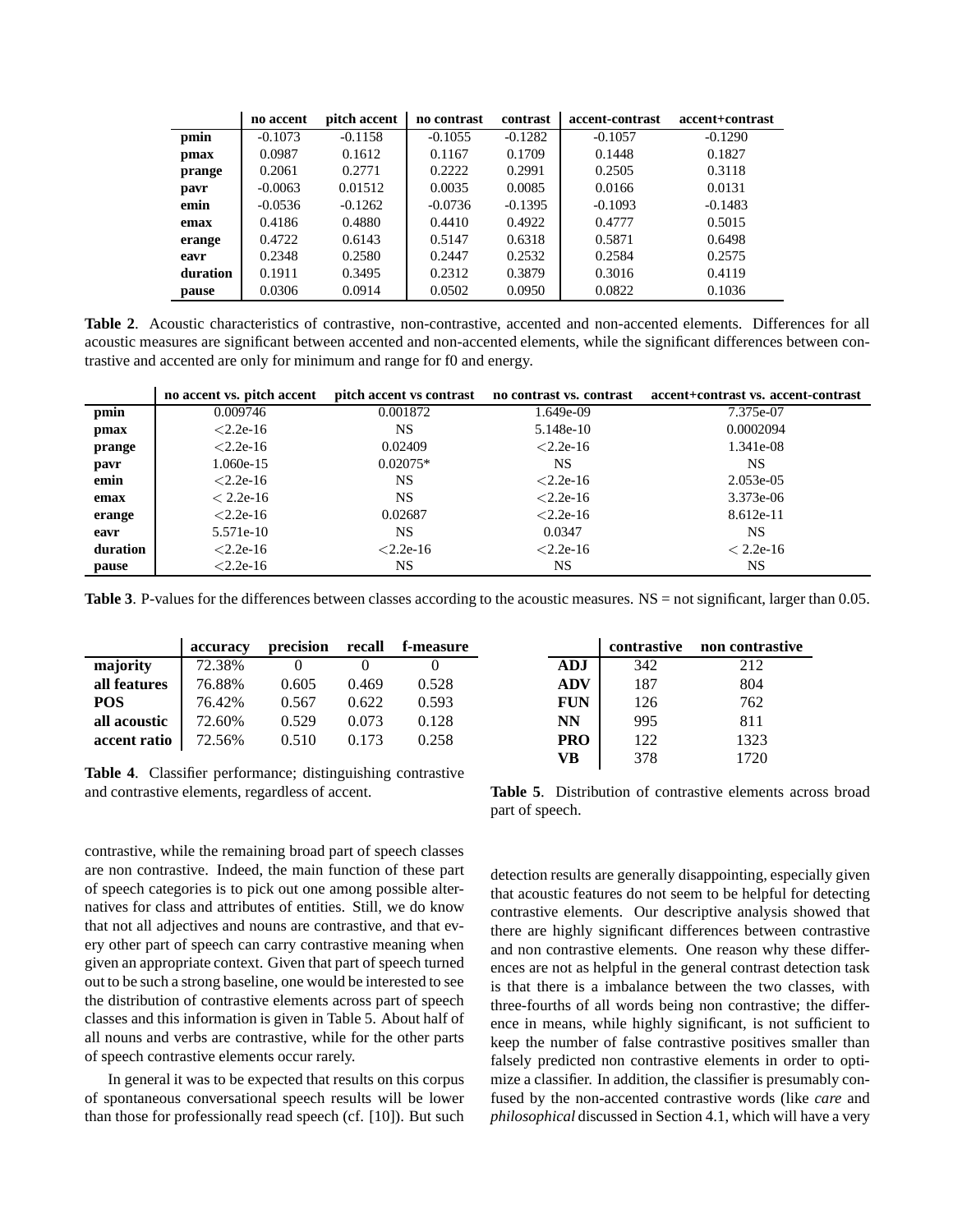|              | accuracy | precision | recall            | f-measure |
|--------------|----------|-----------|-------------------|-----------|
| majority     | 58.08%   | $\theta$  | $\mathbf{\Omega}$ |           |
| all features | 68.38%   | 0.643     | 0.552             | 0.594     |
| all acoustic | 66.03%   | 0.642     | 0.428             | 0.513     |
| <b>POS</b>   | 65.59%   | 0.576     | 0.683             | 0.625     |
| duration     | 65.43%   | 0.635     | 0.413             | 0.500     |
| erange       | 58.77%   | 0.524     | 0.180             | 0.268     |
| accent ratio | 57.60%   | 0.477     | 0.120             | 0.192     |

**Table 6**. Prediction results; distinguishing accented contrastive elements from accented non-contrastive.

different distribution of acoustic features than accented contrastive words, rendering the acoustic features less reliable.

## **5.1. Can we distinguish accented contrastive from accented non-contrastive?**

The previous section suggested that non-accented contrastive items (like *care*), while relatively rare, may have kept acoustic features from helping our first contrast detector. Recall also our earlier analysis that showed that pitch-accented elements that are contrastive have more extreme acoustic properties than pitch-accented words that are not contrastive. These two results suggest that we attempt to *detect contrast only among the pitch-accented words*. This new task is also natural given our original goal for TTS of distinguishing between regular pitch accents and emphatic accents for labeling the speech synthesis database, and is even more compelling given that in our corpus only 154 words among those predicted as not bearing pitch accent are contrastive.

A classifier for contrastive elements was trained and tested only on the portion of the data automatically predicted by a pitch accent classifier based on the accent ratio feature to be accented. This classifier predicts that all words with accent ratio smaller than 0.38 are not accented, and all other words are accented. The contrast detection results in this setting are better than those for a general contrastive detector. Notably, the baseline in the modified task is lower (58.08% accuracy), and the relative difference between the detectors and the baseline is considerably larger. Moreover, in this reduced classifier, some contrastive and some non-contrastive elements were predicted for *each* part of speech, including contrastive elements for pronouns and function words.

The majority class baseline for the modified task is 58.08% accuracy. Part of speech is still the best single feature for the detection of contrastive accent, with 65.59% accuracy. But now the combination of all acoustic features has better accuracy and precision than part of speech, showing that the statistically significant differences in means discussed in Table 3 can be reliably exploited for building a detector of accented contrastive elements. The overall best detector is the one in which both acoustic and non-acoustic features are combined to reach accuracy of 68.38%.

In our descriptive analysis of contrast and pitch accent we saw that these two prominence dimensions are highly correlated but not overlapping. Now, we see that the contrast detection task in isolation is difficult and the best performance is that of a reasonable baseline based on noun or adjective versus other part of speech distinction. When pitch accent is incorporated in the contrastive element detection class, performing the detection only over the words that have already been predicted to be accented, detection performance increases: the difference between the baselines and the best classifier grows, as well as the power of a detector based solely on acoustic features.

This difference in performance requires further investigation in the future. One very likely explanation comes from the pronounced difference between words with no pitch accent and those with pitch accent. These two classes are acoustically very different, and the complete contrastive class contains some elements from both, possibly introducing confounds between the classes. Alternatively, the pitch accent predictor based on accent ratio eliminates some of the hard cases of contrast by predicting them as not bearing pitch accent.

# **6. DISCUSSION**

In this paper we have presented a study of the acoustic correlates of contrastive accent in conversational speech. In a descriptive comparison between contrastive elements and pitch accented words we found significant acoustic differences in duration, f0 minimum, as well as in f0 and energy range, and f0 average. There are more significant differences in acoustic features between items that bear both pitch accent and contrast compared to those with pitch accent but no contrast.

Results from a contrast vs. no contrast detector show that for spontaneous conversational speech acoustic features are not sufficient to make this distinction reliably. A detector predicting that nouns and adjectives are contrastive and all other words non-contrastive achieves the best balance in terms of precision and recall. Such results give a competitive baseline for future studies on contrast detection. They also suggest an approach for synthesis of contrastive elements: possibly pronouns and prepositions synthesized from units coming from nouns and adjectives will indeed sound more emphatic. This hypothesis should be tested in perception experiments. We suggest that the fact that acoustic features don't help in this task may be due to the confound introduced by unaccented words inside contrastive noun phrases.

Finally, much better results were achieved in a task of identifying which elements are contrastive among those that are already predicted to bear pitch accent. In this task, acoustic features proved to be reliable indicators and led to good detector performance, as well as overall greater improvement over the baseline.